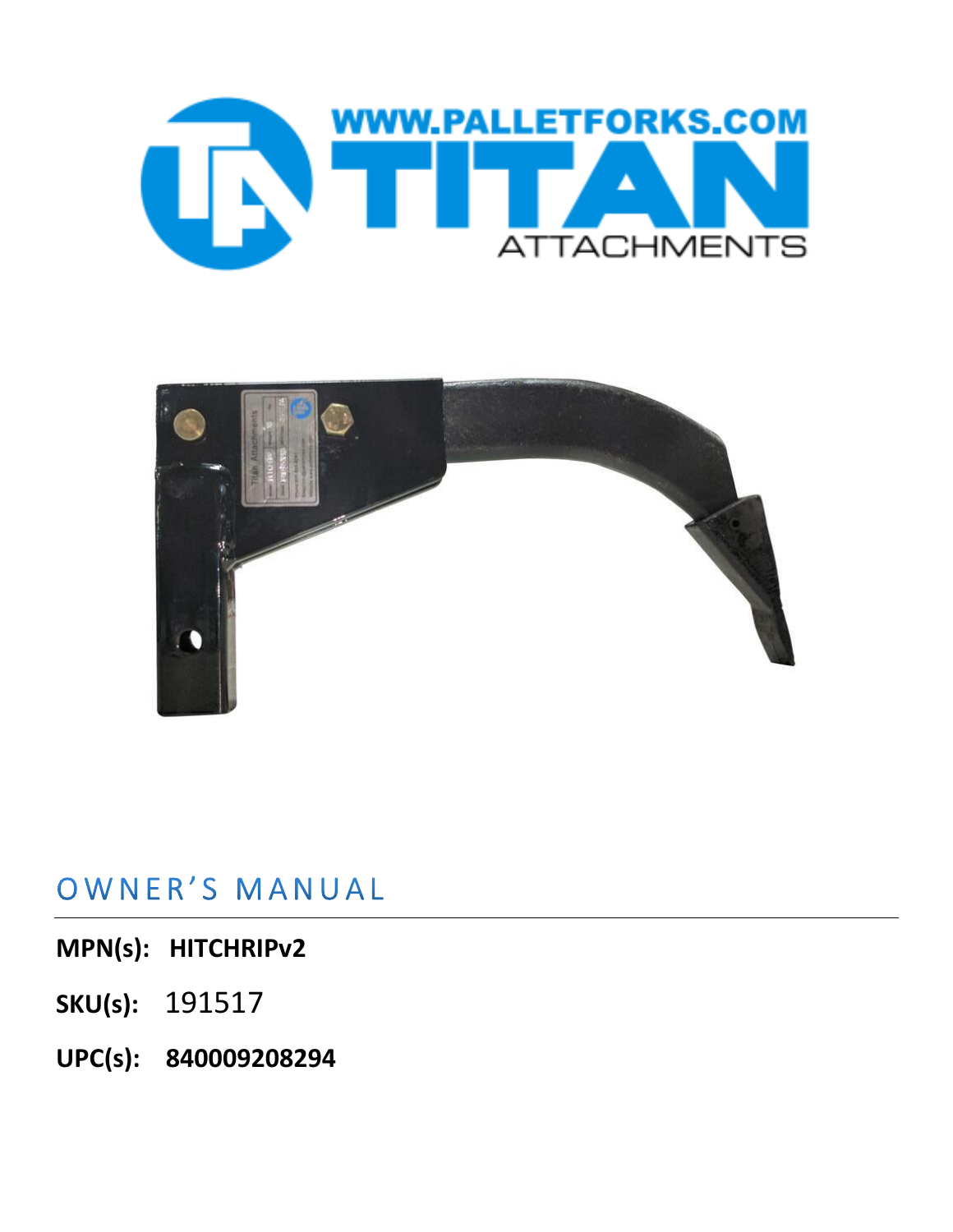

| <b>Hitch Mounted Ripper Parts List</b> |                |                    |            |
|----------------------------------------|----------------|--------------------|------------|
| <b>KEY</b>                             | <b>BOX</b>     | <b>DESCRIPTION</b> | <b>QTY</b> |
| (1)                                    | <b>ST.001A</b> | Connecting frame   |            |
| (2)                                    | ST.002         | Pin shaft          |            |
| (3)                                    | ST.003         | <b>Shear Bolt</b>  |            |
| (4)                                    | $6BS-2$        | Ripper             |            |
| (5)                                    | 6BS-9          | Ripper tip         |            |
| (6)                                    | GB/T97.1       | Plain washer 14    |            |
| (7)                                    | GB/T91         | Split pin 5*25     |            |
| (8)                                    | GB/T879.1      | Elastic pin 9*35   |            |
| (9)                                    | GB/T889.1      | Lock Nut M14       |            |